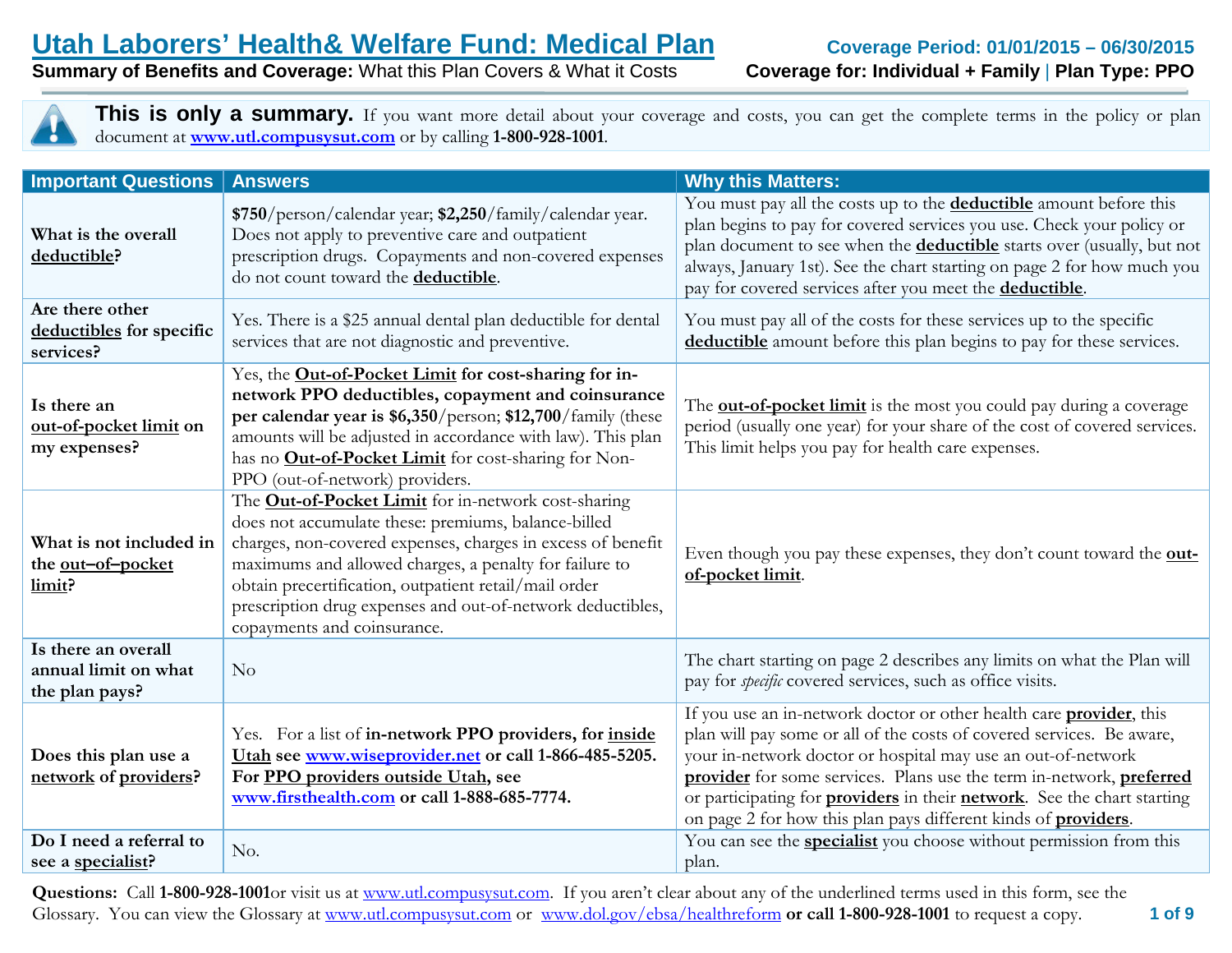**Summary of Benefits and Coverage: What this Plan Covers & What it Costs** 

| Are there services this<br>plan doesn't cover? | Yes. | Some of the services this plan doesn't cover are listed on page 6. See<br>vour policy or plan document for additional information about<br>excluded services. |
|------------------------------------------------|------|---------------------------------------------------------------------------------------------------------------------------------------------------------------|
|------------------------------------------------|------|---------------------------------------------------------------------------------------------------------------------------------------------------------------|

- **Copayments** are fixed dollar amounts (for example, \$15) you pay for covered health care, usually when you receive the service.
- **Coinsurance** is *your* share of the costs of a covered service, calculated as a percent of the **allowed amount** for the service. For example, if the plan's **allowed amount** for an overnight hospital stay is \$1,000, your **coinsurance** payment of 20% would be \$200. This may change if you haven't met your **deductible**.
- The amount the plan pays for covered services is based on the **allowed amount**. If an out-of-network **provider** charges more than the **allowed amount**, you may have to pay the difference. For example, if an out-of-network hospital charges \$1,500 for an overnight stay and the **allowed amount** is \$1,000, you may have to pay the \$500 difference. (This is called **balance billing**.)
- This plan may encourage you to use in-network PPO **providers** by charging you lower **deductibles**, **copayments** and **coinsurance** amounts.

| <b>Common</b><br><b>Medical Event</b> | <b>Services You</b><br><b>May Need</b>                                                                           | <b>Your Cost If You Use</b><br>an In-Network Provider                                                                                                                                                                                                                                                                                                                                                | <b>Your Cost If You Use an</b><br><b>Out-of-Network Provider</b>                                                                                                                                 | <b>Limitations &amp; Exceptions</b>                                                                                                                                                                                                             |
|---------------------------------------|------------------------------------------------------------------------------------------------------------------|------------------------------------------------------------------------------------------------------------------------------------------------------------------------------------------------------------------------------------------------------------------------------------------------------------------------------------------------------------------------------------------------------|--------------------------------------------------------------------------------------------------------------------------------------------------------------------------------------------------|-------------------------------------------------------------------------------------------------------------------------------------------------------------------------------------------------------------------------------------------------|
| If you visit a<br>health care         | Primary care visit<br>to treat an injury or<br>illness<br>Specialist visit<br>Other practitioner<br>office visit | You pay a \$50 copayment/visit, plus<br>You pay a \$50 copayment/visit,<br>the deductible, then you pay 20%<br>plus the deductible, then you pay<br>coinsurance until you have paid<br>50% coinsurance until you have<br>$$2,000/person/year$ (or<br>paid \$5,000/person/year (or<br>\$6,000/family/year) then you pay 10%<br>\$15,000/family/year) then you pay<br>10% coinsurance.<br>coinsurance. |                                                                                                                                                                                                  | Chiropractor: maximum benefit is<br>20 visits/calendar year. You pay<br>100% of acupuncture expenses.                                                                                                                                           |
| provider's office<br>or clinic        | Preventive<br>$\frac{care}{screening}$<br>immunization                                                           | No charge.                                                                                                                                                                                                                                                                                                                                                                                           | You pay a \$50 copayment/visit,<br>plus the deductible, then you pay<br>50% coinsurance until you have<br>paid \$5,000/person/year (or<br>\$15,000/family/year) then you pay<br>10% coinsurance. | Plan covers preventive services and<br>supplies required by the Health<br>Reform law. Details at:<br>https://www.healthcare.gov/what-<br>are-my-preventive-care-benefits/.<br>Age and frequency guidelines apply<br>to covered preventive care. |
| If you have a test                    | Diagnostic test (x-<br>ray, blood work)<br>Imaging (CT/PET<br>scans, MRIs)                                       | After deductible met, you pay<br>20% coinsurance until you have paid<br>$$2,000/person/year$ (or<br>$$6,000/family/year)$ then you pay 10%<br>coinsurance.                                                                                                                                                                                                                                           | After deductible met, you pay<br>50% coinsurance until you have<br>paid \$5,000/person/year (or<br>\$15,000/family/year) then you pay<br>10% coinsurance.                                        | Precertification is suggested for<br>imaging tests like MRI, CT scan,<br>myelogram and angiogram.                                                                                                                                               |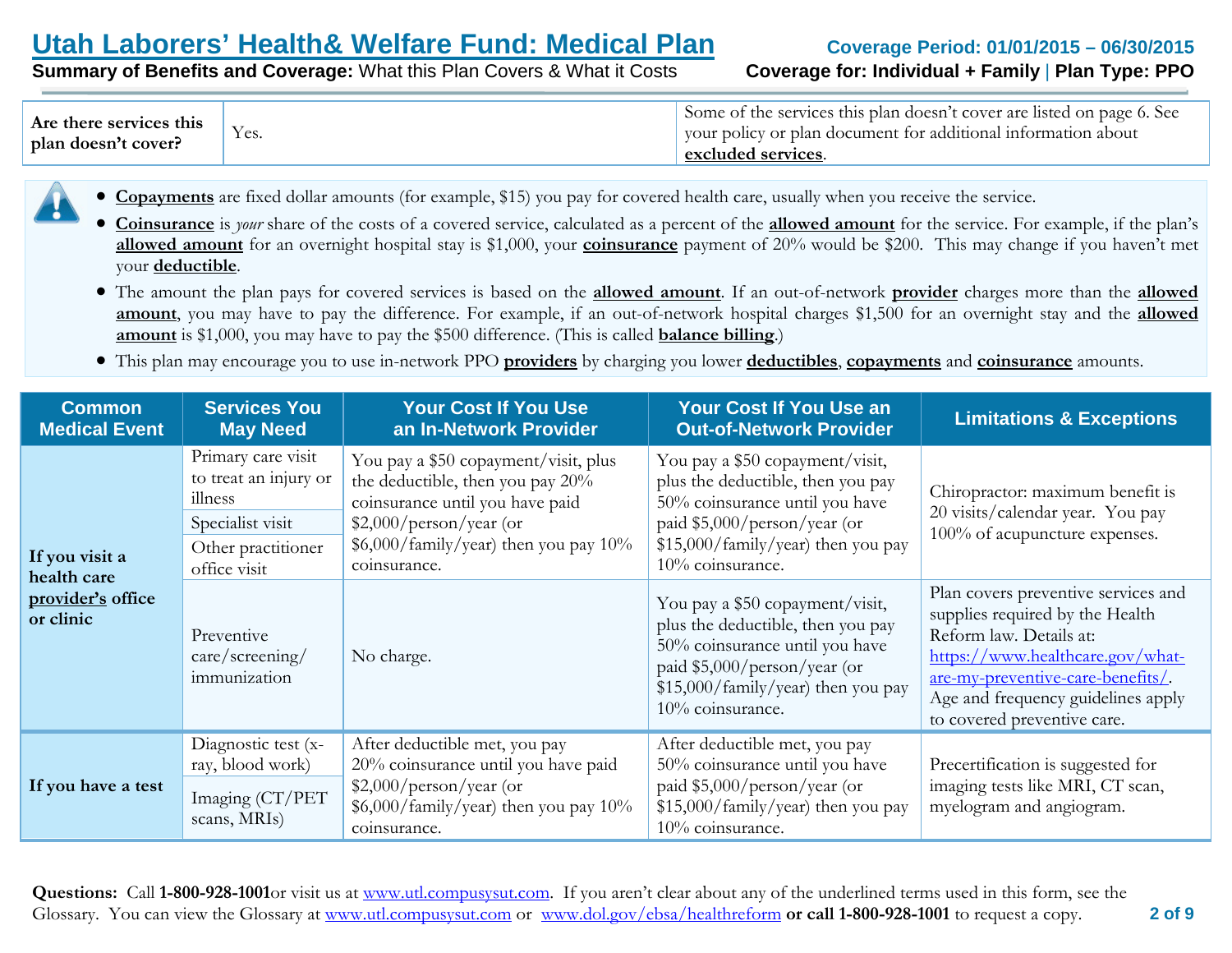**Summary of Benefits and Coverage: What this Plan Covers & What it Costs** 

| <b>Common</b><br><b>Medical Event</b>                                                                                                         | <b>Services You</b><br><b>May Need</b>                                            | <b>Your Cost If You Use</b><br>an In-Network Provider                                                                                                                                                                                                                      | <b>Your Cost If You Use an</b><br><b>Out-of-Network Provider</b>                                                                                                                      | <b>Limitations &amp; Exceptions</b>                                                                                                                                                                                                                                                                                   |
|-----------------------------------------------------------------------------------------------------------------------------------------------|-----------------------------------------------------------------------------------|----------------------------------------------------------------------------------------------------------------------------------------------------------------------------------------------------------------------------------------------------------------------------|---------------------------------------------------------------------------------------------------------------------------------------------------------------------------------------|-----------------------------------------------------------------------------------------------------------------------------------------------------------------------------------------------------------------------------------------------------------------------------------------------------------------------|
| If you need drugs<br>to treat your<br>illness or                                                                                              | Generic drugs                                                                     | Retail Pharmacy for 30-day supply: you<br>pay the greater of \$10 or 20%<br>coinsurance; Mail Order for 90-day<br>supply: \$30 copayment. No charge for<br>FDA-approved generic contraceptives.                                                                            |                                                                                                                                                                                       | If the cost of the drug is less than the<br>copay, you pay just the drug cost.<br>Some prescriptions are subject to<br>preapproval, quantity limits or step<br>therapy requirements.<br>Certain over the counter (OTC)<br>drugs are payable at no charge with a<br>prescription, in compliance with<br>Health Reform. |
| condition<br>More information<br>about <b>prescription</b><br>drug coverage is<br>available from<br><b>Express Scripts at</b><br>www.express- | Preferred brand<br>drugs                                                          | Retail Pharmacy for 30-day supply: you<br>pay the greater of \$40 or 20%<br>coinsurance; Mail Order for 90-day<br>supply: \$60 copayment. No charge for<br>FDA-approved preferred brand<br>contraceptive only if a generic<br>contraceptive is medically<br>inappropriate. | You pay 100%. Plan reimburses no<br>more than it would have paid had<br>you used an In-Network Retail<br>pharmacy.                                                                    |                                                                                                                                                                                                                                                                                                                       |
| scripts.com<br>or call<br>1-866.544.6849.                                                                                                     | Non-preferred<br>brand drugs                                                      | Retail Pharmacy for 30-day supply: you<br>pay 50% coinsurance; Mail Order for<br>90-day supply: \$120 copayment.                                                                                                                                                           |                                                                                                                                                                                       |                                                                                                                                                                                                                                                                                                                       |
|                                                                                                                                               | Specialty drugs                                                                   | Up to a 30-day supply you pay 50%<br>coinsurance up to a maximum of<br>\$120 per fill.                                                                                                                                                                                     | Not covered.                                                                                                                                                                          | Specialty drugs require preapproval<br>by calling Express Scripts at<br>1-866.544.6849.                                                                                                                                                                                                                               |
| If you have<br>outpatient surgery                                                                                                             | Facility fee (e.g.,<br>ambulatory surgery<br>center)<br>Physician/surgeon<br>fees | After deductible met, you pay<br>20% coinsurance until you have paid<br>\$2,000/person/year (or \$6,000/family<br>per year) then you pay 10%<br>coinsurance.                                                                                                               | After deductible met, you pay<br>50% coinsurance until you have<br>paid \$5,000/person/year (or<br>\$15,000/family per year) then you<br>pay 10% coinsurance.                         | Precertification is suggested for<br>Outpatient surgery.                                                                                                                                                                                                                                                              |
| If you need<br>immediate<br>medical attention                                                                                                 | Emergency room<br>services                                                        | You pay a \$300 copay/visit plus the<br>deductible and 20% coinsurance until<br>you have paid \$2,000 per person/year<br>(or $$6,000/family/year)$ then you pay<br>10% coinsurance.                                                                                        | You pay a \$300 copay/visit plus<br>the deductible and 20%<br>coinsurance until you have paid<br>\$2,000 per person/year (or<br>\$6,000/family/year) then you pay<br>10% coinsurance. | Copayment waived if hospitalized as<br>an inpatient. Copayments do not<br>apply to the deductible.                                                                                                                                                                                                                    |

**Questions:** Call **1-800-928-1001**or visit us at [www.utl.compusysut.com.](http://www.utl.compusysut.com/) If you aren't clear about any of the underlined terms used in this form, see the Glossary. You can view the Glossary at [www.utl.compusysut.com](http://www.utl.compusysut.com/) or [www.dol.gov/ebsa/healthreform](http://www.dol.gov/ebsa/healthreform) **or call 1-800-928-1001** to request a copy.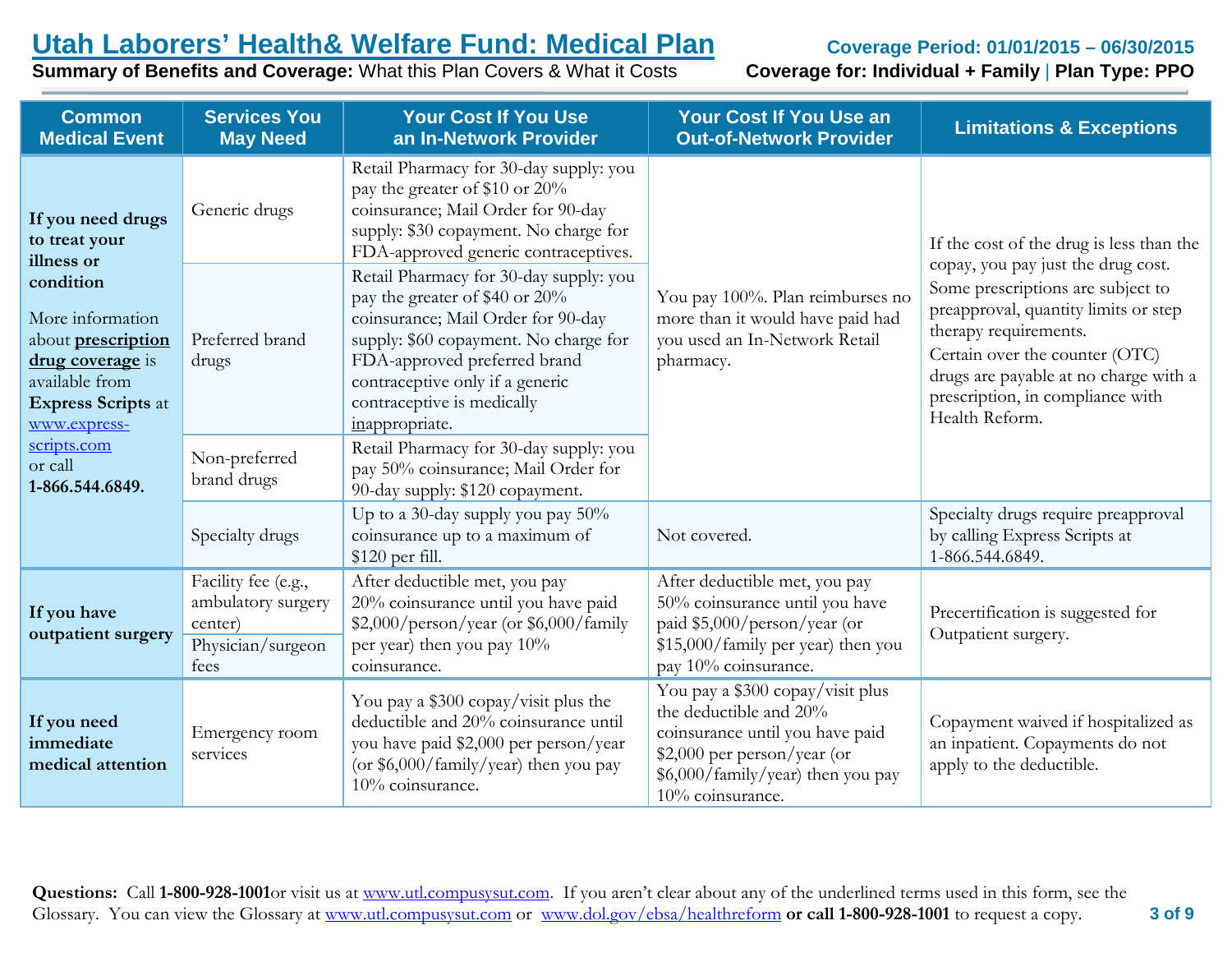**Summary of Benefits and Coverage: What this Plan Covers & What it Costs** 

| <b>Common</b><br><b>Medical Event</b>                                              | <b>Services You</b><br><b>May Need</b>                     | <b>Your Cost If You Use</b><br>an In-Network Provider                                                                                                                                               | <b>Your Cost If You Use an</b><br><b>Out-of-Network Provider</b>                                                                                                                                     | <b>Limitations &amp; Exceptions</b>                                  |  |
|------------------------------------------------------------------------------------|------------------------------------------------------------|-----------------------------------------------------------------------------------------------------------------------------------------------------------------------------------------------------|------------------------------------------------------------------------------------------------------------------------------------------------------------------------------------------------------|----------------------------------------------------------------------|--|
|                                                                                    | Emergency medical<br>transportation                        | After deductible met, you pay 20%<br>coinsurance until you have paid<br>\$2,000/person/year (or \$6,000/family<br>per year) then you pay 10%<br>coinsurance.                                        | After deductible met, you pay 50%<br>coinsurance until you have paid<br>$$5,000/person/year$ (or<br>\$15,000/family per year) then you<br>pay 10% coinsurance.                                       | $---none---$                                                         |  |
|                                                                                    | Urgent care                                                | You pay a \$50 copayment/visit, plus<br>the deductible, then you pay 20%<br>coinsurance until you have paid<br>\$2,000/person/year (or \$6,000/family<br>per year) then you pay 10%<br>coinsurance. | You pay a \$50 copayment/visit,<br>plus the deductible, then you pay<br>50% coinsurance until you have<br>paid \$5,000/person/year (or<br>\$15,000/family per year) then you<br>pay 10% coinsurance. | $---none---$                                                         |  |
| If you have a<br>hospital stay                                                     | Facility fee (e.g.,<br>hospital room)<br>Physician/surgeon | After deductible met, you pay 20%<br>coinsurance until you have paid<br>\$2,000/person/year (or \$6,000/family                                                                                      | After deductible met, you pay 50%<br>coinsurance until you have paid<br>$$5,000/person/year$ (or                                                                                                     | Precertification is suggested for an<br>elective hospital admission. |  |
|                                                                                    | fee                                                        | per year) then you pay 10%<br>coinsurance.                                                                                                                                                          | \$15,000/family per year) then you<br>pay 10% coinsurance.                                                                                                                                           |                                                                      |  |
|                                                                                    | Mental/Behavioral<br>health outpatient<br>services         | You pay a \$50 copayment/visit, plus<br>the deductible, then you pay 20%<br>coinsurance until you have paid<br>\$2,000/person/year (or \$6,000/family<br>per year) then you pay 10%<br>coinsurance. | You pay a \$50 copayment/visit,<br>plus the deductible, then you pay<br>50% coinsurance until you have<br>paid \$5,000/person/year (or<br>\$15,000/family per year) then you<br>pay 10% coinsurance. | $---none---$                                                         |  |
| If you have<br>mental health,<br>behavioral health,<br>or substance<br>abuse needs | Mental/Behavioral<br>health inpatient<br>services          | After deductible met, you pay 20%<br>coinsurance until you have paid<br>\$2,000/person/year (or \$6,000/family<br>per year) then you pay 10%<br>coinsurance.                                        | After deductible met, you pay 50%<br>coinsurance until you have paid<br>$$5,000/person/year$ (or<br>\$15,000/family per year) then you<br>pay 10% coinsurance.                                       | Precertification is suggested for an<br>elective hospital admission. |  |
|                                                                                    | Substance use<br>disorder outpatient<br>services           | You pay a \$50 copayment/visit, plus<br>the deductible, then you pay 20%<br>coinsurance until you have paid<br>\$2,000/person/year (or \$6,000/family<br>per year) then you pay 10%<br>coinsurance. | You pay a \$50 copayment/visit,<br>plus the deductible, then you pay<br>50% coinsurance until you have<br>paid \$5,000/person/year (or<br>\$15,000/family per year) then you<br>pay 10% coinsurance. | $---none---$                                                         |  |

**Questions:** Call **1-800-928-1001**or visit us at [www.utl.compusysut.com.](http://www.utl.compusysut.com/) If you aren't clear about any of the underlined terms used in this form, see the Glossary. You can view the Glossary at [www.utl.compusysut.com](http://www.utl.compusysut.com/) or [www.dol.gov/ebsa/healthreform](http://www.dol.gov/ebsa/healthreform) **or call 1-800-928-1001** to request a copy.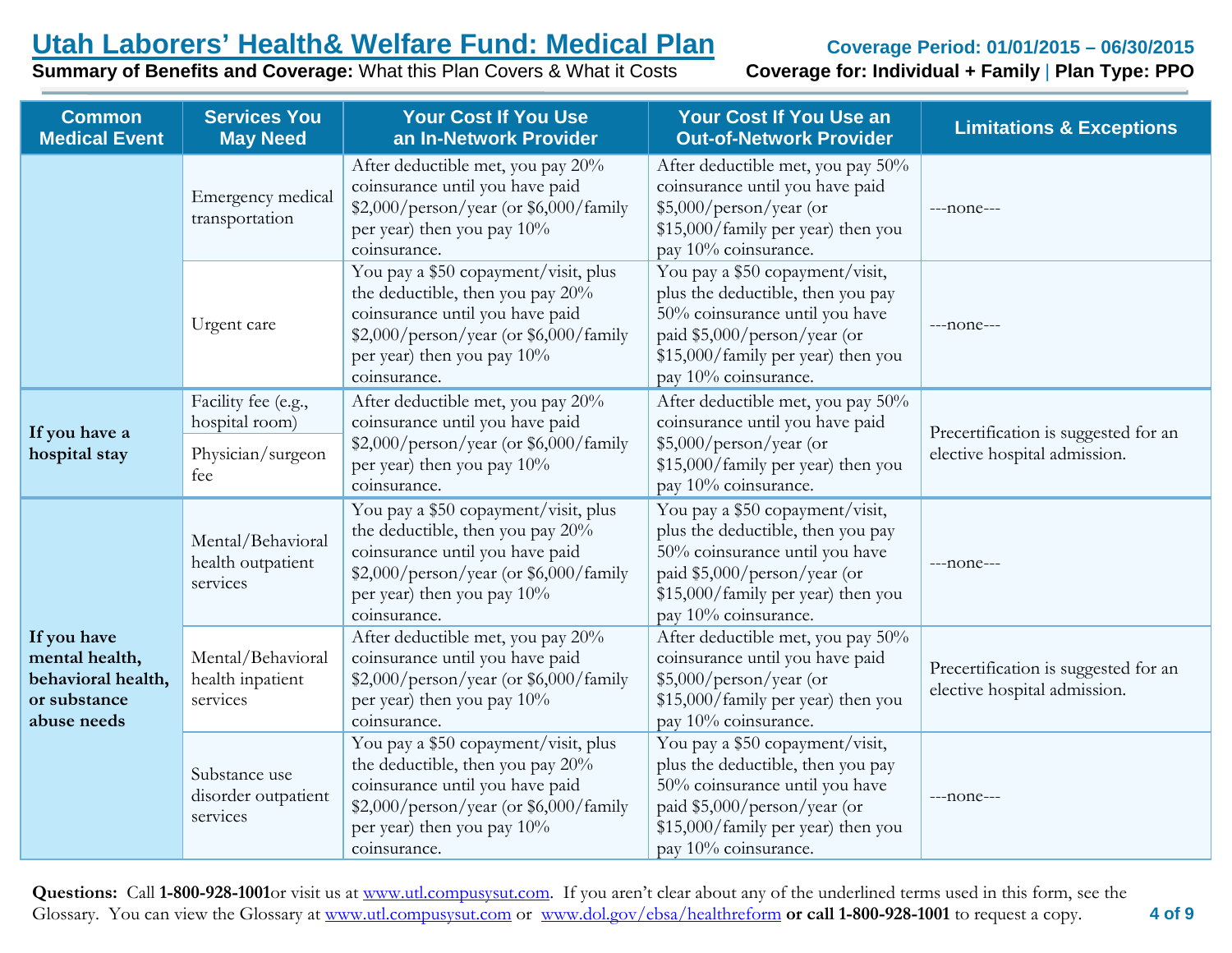**Summary of Benefits and Coverage: What this Plan Covers & What it Costs** 

| <b>Common</b><br><b>Medical Event</b>               | <b>Services You</b><br><b>May Need</b>                                                                                                                                           | <b>Your Cost If You Use</b><br>an In-Network Provider                                                                                                                                                                                                               | <b>Your Cost If You Use an</b><br><b>Out-of-Network Provider</b>                                                                                                | <b>Limitations &amp; Exceptions</b>                                                                                                                                                             |
|-----------------------------------------------------|----------------------------------------------------------------------------------------------------------------------------------------------------------------------------------|---------------------------------------------------------------------------------------------------------------------------------------------------------------------------------------------------------------------------------------------------------------------|-----------------------------------------------------------------------------------------------------------------------------------------------------------------|-------------------------------------------------------------------------------------------------------------------------------------------------------------------------------------------------|
|                                                     | Substance use<br>disorder inpatient<br>services                                                                                                                                  | After deductible met, you pay 20%<br>coinsurance until you have paid<br>\$2,000/person/year (or \$6,000/family<br>per year) then you pay 10%<br>coinsurance.                                                                                                        | After deductible met, you pay 50%<br>coinsurance until you have paid<br>\$5,000/person/year (or<br>\$15,000/family per year) then you<br>pay 10% coinsurance.   | Precertification is suggested for an<br>elective hospital admission.                                                                                                                            |
| If you are                                          | Prenatal and<br>postnatal care                                                                                                                                                   | Prenatal and postnatal visits: No<br>charge. All other services including<br>ultrasounds and delivery: After the<br>deductible, you pay 20% coinsurance<br>until you have paid \$2,000/person/year<br>(or \$6,000/family per year) then you<br>pay 10% coinsurance. | After the deductible you pay $50\%$<br>coinsurance until you have paid<br>\$5,000/person/year (or<br>\$15,000/family per year) then you<br>pay 10% coinsurance. | You pay 100% for ultrasounds and<br>delivery expenses for a pregnant<br>dependent child.                                                                                                        |
| pregnant                                            | Delivery and all<br>inpatient services                                                                                                                                           | After deductible met, you pay 20%<br>coinsurance until you have paid<br>\$2,000/person/year (or \$6,000/family<br>per year) then you pay 10%<br>coinsurance.                                                                                                        | After deductible met, you pay 50%<br>coinsurance until you have paid<br>\$5,000/person/year (or<br>\$15,000/family per year) then you<br>pay 10% coinsurance.   | Precertification is suggested if<br>hospital stay exceeds 48 hrs. for<br>vaginal delivery or 96 hrs. for<br>C-section. You pay 100% for<br>delivery expenses for a pregnant<br>dependent child. |
| If you need help                                    | After deductible met, you pay 20%<br>coinsurance until you have paid<br>\$2,000/person/year (or \$6,000/family<br>Home health care<br>per year) then you pay 10%<br>coinsurance. |                                                                                                                                                                                                                                                                     | After deductible met, you pay 50%<br>coinsurance until you have paid<br>\$5,000/person/year (or<br>\$15,000/family per year) then you<br>pay 10% coinsurance.   | Plan covers part-time or intermittent<br>skilled nursing care. Precertification is<br>suggested for Home health services.                                                                       |
| recovering or have<br>other special<br>health needs | Rehabilitation<br>services                                                                                                                                                       | After deductible met, you pay 20%<br>coinsurance until you have paid<br>\$2,000/person/year (or \$6,000/family<br>per year) then you pay 10%<br>coinsurance.                                                                                                        | After deductible met, you pay 50%<br>coinsurance until you have paid<br>\$5,000/person/year (or<br>\$15,000/family per year) then you<br>pay 10% coinsurance.   | Precertification is suggested for<br>inpatient rehab admissions and<br>outpatient therapy.                                                                                                      |
|                                                     | Habilitation<br>services                                                                                                                                                         | Not covered.                                                                                                                                                                                                                                                        | Not covered.                                                                                                                                                    | You pay 100% of these expenses.                                                                                                                                                                 |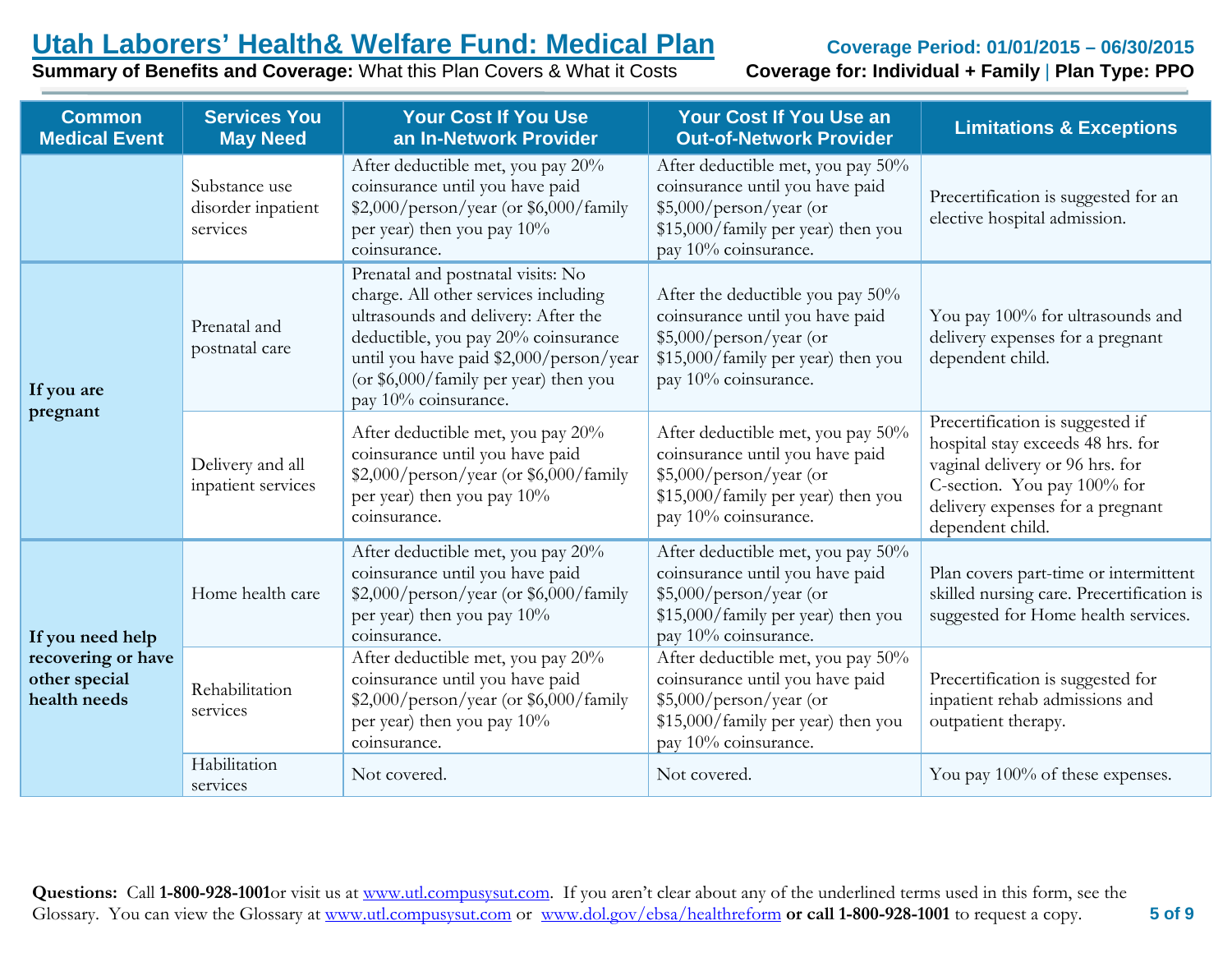### **Summary of Benefits and Coverage: What this Plan Covers & What it Costs**

| <b>Common</b><br><b>Medical Event</b> | <b>Services You</b><br><b>May Need</b> | <b>Your Cost If You Use</b><br>an In-Network Provider                                                                                                        | <b>Your Cost If You Use an</b><br><b>Out-of-Network Provider</b>                                                                                           | <b>Limitations &amp; Exceptions</b>                                 |
|---------------------------------------|----------------------------------------|--------------------------------------------------------------------------------------------------------------------------------------------------------------|------------------------------------------------------------------------------------------------------------------------------------------------------------|---------------------------------------------------------------------|
|                                       | Skilled nursing care                   | After deductible met, you pay 20%<br>coinsurance until you have paid<br>\$2,000/person/year (or \$6,000/family<br>per year) then you pay 10%<br>coinsurance. | After deductible met, you pay 50%<br>coinsurance until you have paid<br>$$5,000/person/year$ (or<br>\$15,000/family/year) then you pay<br>10% coinsurance. | Maximum benefit is 60 days per<br>calendar year.                    |
|                                       | Durable medical<br>equipment           | After deductible met, you pay 20%<br>coinsurance until you have paid<br>\$2,000/person/year (or \$6,000/family<br>per year) then you pay 10%<br>coinsurance. | After deductible met, you pay 50%<br>coinsurance until you have paid<br>$$5,000/person/year$ (or<br>\$15,000/family/year) then you pay<br>10% coinsurance. | Precertification is suggested for<br>equipment over \$200 per item. |
|                                       | Hospice service                        | After deductible met, you pay 20%<br>coinsurance until you have paid<br>$$2,000/person/year$ (or<br>$$6,000$ /family/year) then you pay 10%<br>coinsurance.  | After deductible met, you pay 50%<br>coinsurance until you have paid<br>$$5,000/person/year$ (or<br>\$15,000/family/year) then you pay<br>10% coinsurance. | Covered if terminally ill.                                          |
| If your child                         | Eye exam                               | Not covered.                                                                                                                                                 | Not covered.                                                                                                                                               | You pay 100% of these expenses.                                     |
| needs dental or                       | Glasses                                | Not covered.                                                                                                                                                 | Not covered.                                                                                                                                               | You pay 100% of these expenses.                                     |
| eye care                              | Dental check-up                        | For a dental check-up once every 6 months, no deductible.                                                                                                    |                                                                                                                                                            | Covered for individuals under 19 yrs.                               |

### **Excluded Services & Other Covered Services:**

| Services Your Plan Does NOT Cover (This isn't a complete list. Check your policy or plan document for other excluded services.) |                                                     |  |                                                      |
|---------------------------------------------------------------------------------------------------------------------------------|-----------------------------------------------------|--|------------------------------------------------------|
| Acupuncture                                                                                                                     | Hearing aids                                        |  | • Non-emergency care when traveling outside the U.S. |
| <b>Bariatric Surgery</b>                                                                                                        | Infertility treatment                               |  | Private duty nursing                                 |
| Cosmetic surgery                                                                                                                | Long-term care                                      |  | Routine eye care (Adult) (Child)                     |
| Eyeglasses                                                                                                                      | Maternity: You pay 100% for ultrasound and delivery |  | Routine foot care                                    |
| Habilitation services                                                                                                           | expenses for a pregnant dependent child.            |  | Weight loss programs                                 |
|                                                                                                                                 |                                                     |  |                                                      |

#### **Other Covered Services**

**(This isn't a complete list. Check your policy or plan document for other covered services and your costs for these services.)**

Chiropractic care (up to 20 visits per calendar year).  $\bullet$  Dental care (Adult maximum is \$200/yr. Individual under 19 years, no maximum)

**Questions:** Call **1-800-928-1001**or visit us at [www.utl.compusysut.com.](http://www.utl.compusysut.com/) If you aren't clear about any of the underlined terms used in this form, see the Glossary. You can view the Glossary at [www.utl.compusysut.com](http://www.utl.compusysut.com/) or [www.dol.gov/ebsa/healthreform](http://www.dol.gov/ebsa/healthreform) **or call 1-800-928-1001** to request a copy.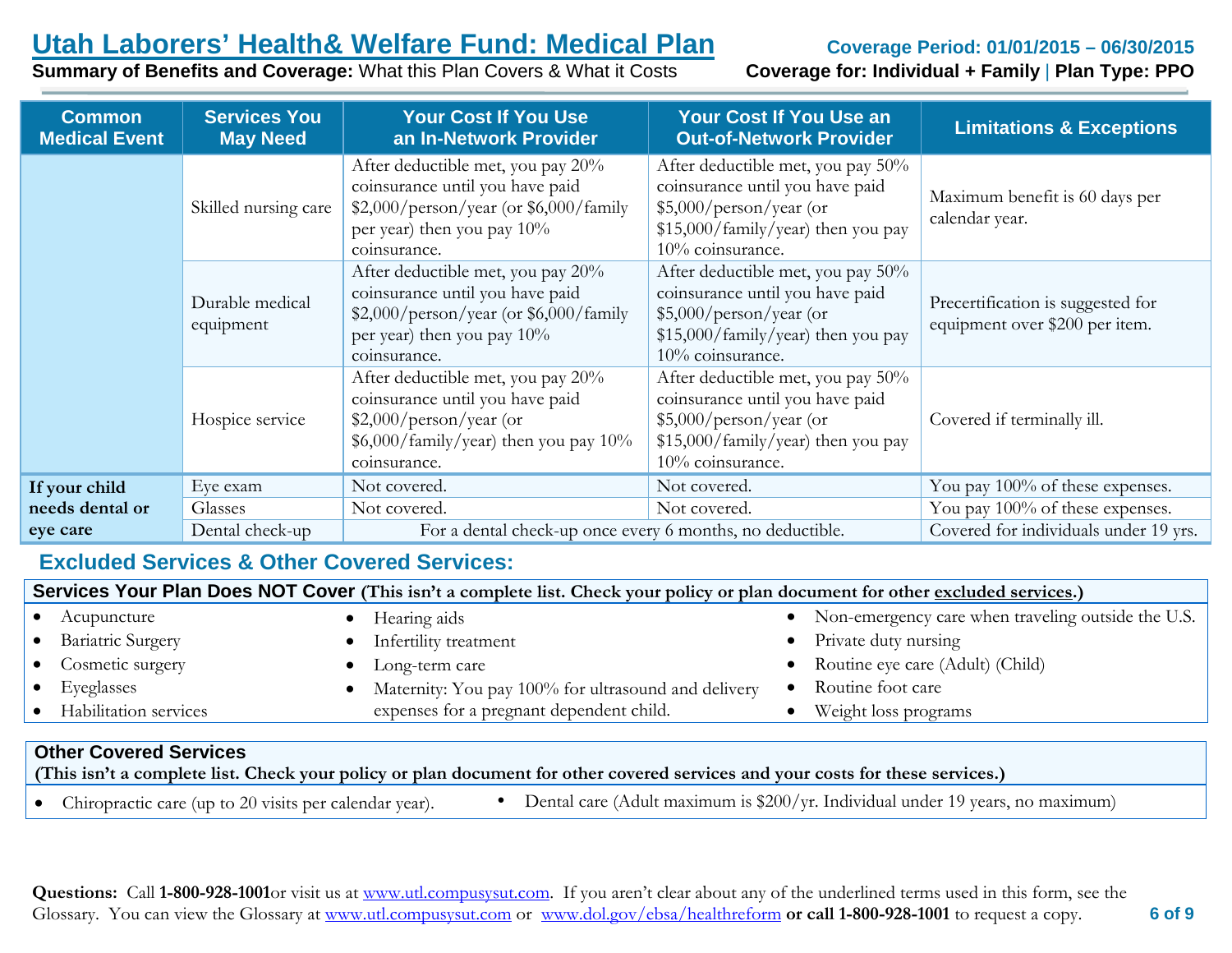### **Your Rights to Continue Coverage:**

If you lose coverage under the plan, then, depending upon the circumstances, Federal and State laws may provide protections that allow you to keep health coverage. Any such rights may be limited in duration and will require you to pay a **premium**, which may be significantly higher than the premium you pay while covered under the plan. Other limitations on your rights to continue coverage may also apply. For more information on your rights to continue coverage, contact the plan at 1-800-928-1001. You may also contact your state insurance department, the U.S. Department of Labor, Employee Benefits Security Administration at 1-866-444-3272 or [www.dol.gov/ebsa,](http://www.dol.gov/ebsa) or the U.S. Department of Health and Human Services at 1-877-267-2323 x61565 or [www.cciio.cms.gov.](http://www.cciio.cms.gov/)

### **Your Grievance and Appeals Rights:**

If you have a complaint or are dissatisfied with a denial of coverage for claims under your plan, you may be able to **appeal** or file a **grievance**. For questions about your rights, this notice, or assistance, you can contact the Administrative Office at 1-800-928-1001. You may also contact the Department of Labor's Employee Benefits Security Administration at 1-866-444-EBSA (3272) or [www.dol.gov/ebsa/healthreform](http://www.dol.gov/ebsa/healthreform)

### **Does this Coverage Provide Minimum Essential Coverage?**

The Affordable Care Act requires most people to have health care coverage that qualifies as "minimum essential coverage." **This plan or policy does provide minimum essential coverage.**

### **Does this Coverage Meet the Minimum Value Standard?**

The Affordable Care Act establishes a minimum value standard of benefits of a health plan. The minimum value standard is 60% (actuarial value). **This health coverage does meet the minimum value standard for the benefits it provides.**

### **Language Access Services:**

Spanish (Español): Para obtener asistencia en Español, llame al 1-800-928-1001.

Navajo (Dine): Dinek'ehgo shika at'ohwol ninisingo, kwiijigo holne' 1-800-928-1001.

––––––––––––––––––––––*To see examples of how this plan might cover costs for a sample medical situation, see the next page.–––––––––––*–––––––––––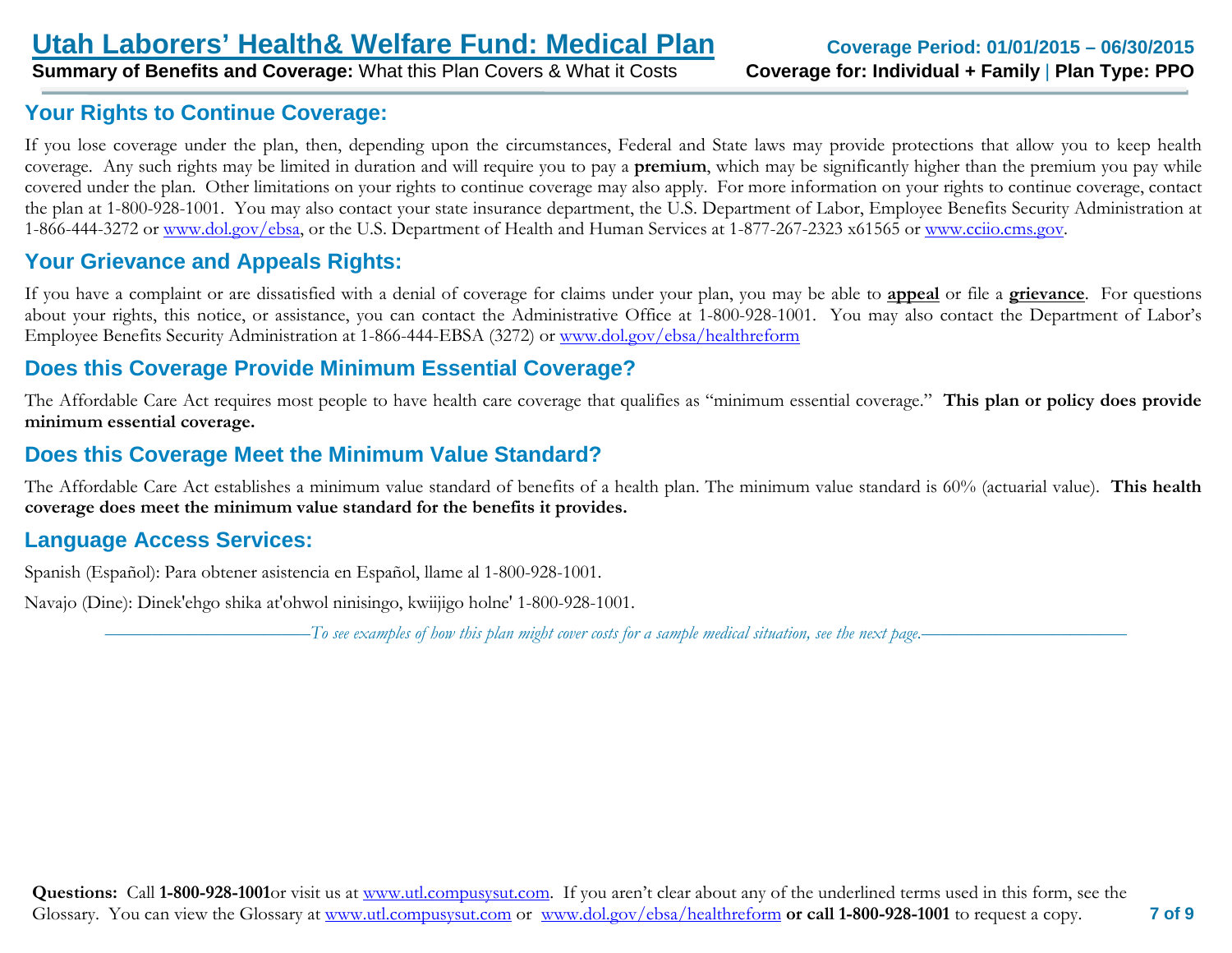## **Utah Laborers' Health& Welfare Fund: Medical Plan Coverage Period: 01/01/2015 – 06/30/2015**

## **About these Coverage Examples:**

These examples show how this plan might cover medical care in given situations. Use these examples to see, in general, how much financial protection a sample patient might get if they are covered under different plans.



**This is not a cost estimator.** 

Don't use these examples to estimate your actual costs under this plan. The actual care you receive will be different from these examples, and the cost of that care will also be different.

See the next page for important information about these examples.

| <b>Having a baby</b> |                   |
|----------------------|-------------------|
|                      | (normal delivery) |

- **Amount owed to providers:** \$7,540
- **Plan pays** \$4,990
- **Patient pays** \$2,550

### **Sample care costs:**

| Hospital charges (mother)  | \$2,700 |
|----------------------------|---------|
| Routine obstetric care     | \$2,100 |
| Hospital charges (baby)    | \$900   |
| Anesthesia                 | \$900   |
| Laboratory tests           | \$500   |
| Prescriptions              | \$200   |
| Radiology                  | \$200   |
| Vaccines, other preventive | \$40    |
| Total                      | \$7,540 |
| <b>Patient pays:</b>       |         |
| Deductibles                | \$1,500 |
| Copays                     | $\$0$   |
| Coinsurance                | \$1,020 |

Limits or exclusions \$30 **Total \$2,550**

**Managing type 2 diabetes** (routine maintenance of a well-controlled condition)

- Amount owed to providers: \$5,400
- **Plan pays** \$3,390
- **Patient pays** \$2,010

### **Sample care costs:**

| Prescriptions                  | \$2,900 |
|--------------------------------|---------|
| Medical Equipment and Supplies | \$1,300 |
| Office Visits and Procedures   | \$700   |
| Education                      | \$300   |
| Laboratory tests               | \$100   |
| Vaccines, other preventive     | \$100   |
| Total                          | \$5,400 |

### **Patient pays:**

| Deductibles          | \$750   |
|----------------------|---------|
| Copays               | \$300   |
| Coinsurance          | \$880   |
| Limits or exclusions | \$80    |
| Total                | \$2,010 |